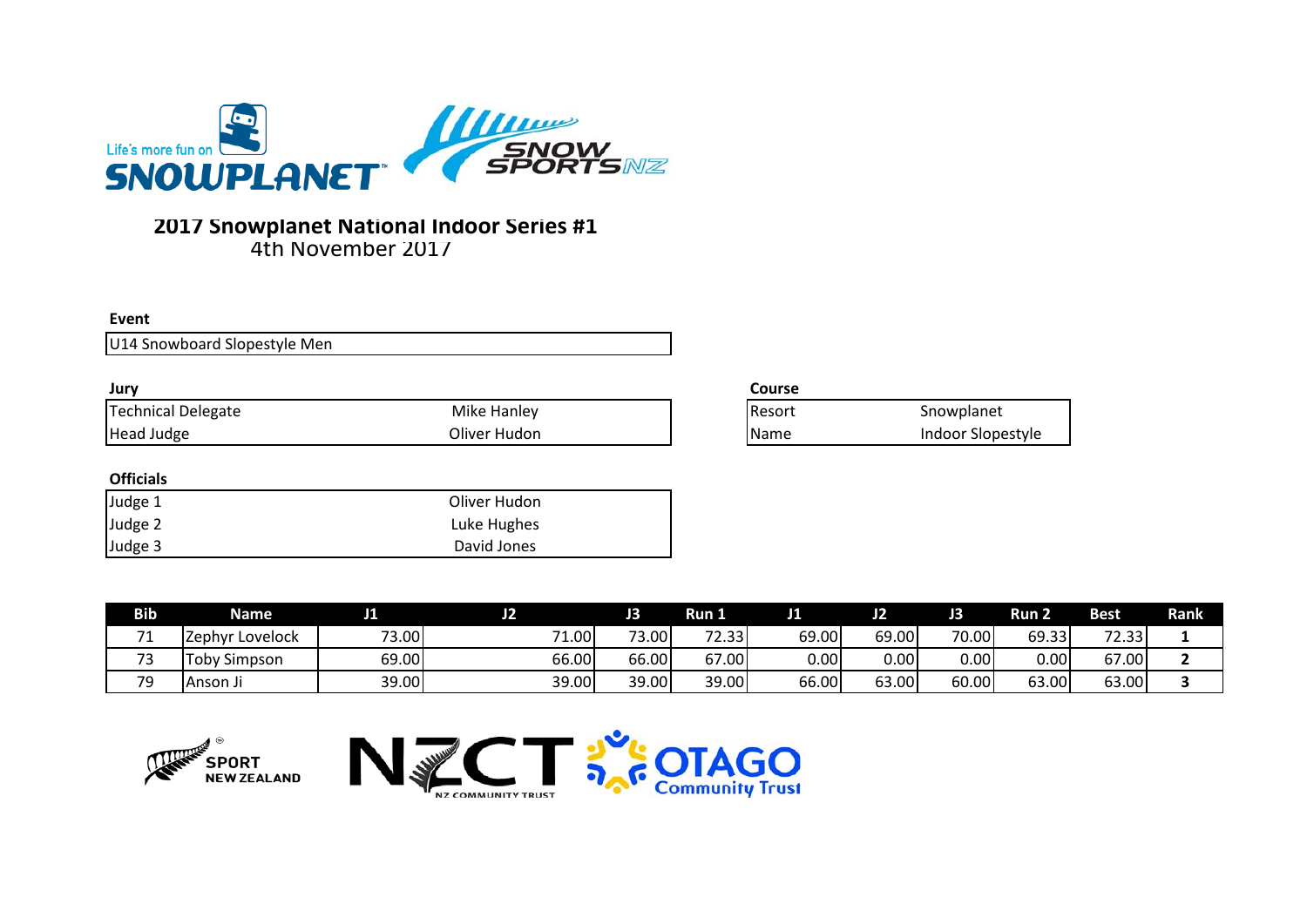

## **2017 Snowplanet National Indoor Series #1**

4th November 2017

**Event**

U14 Snowboard Slopestyle Women

| Jury                        |              | Course |                   |
|-----------------------------|--------------|--------|-------------------|
| <b>Technical Delegate</b>   | Mike Hanley  | Resort | Snowplanet        |
| <b>Head Judge</b>           | Oliver Hudon | Name   | Indoor Slopestyle |
| <b>Officials</b><br>Judge 1 | Oliver Hudon |        |                   |
| Judge 2                     | Luke Hughes  |        |                   |
| Judge 3                     | David Jones  |        |                   |

| <b>Bib</b> | <b>Name</b>    | . .           | ے ر   | J3    | Run 1 | . .   | .     | J3     | -<br>Run 2                                       | Best                   | Rank |
|------------|----------------|---------------|-------|-------|-------|-------|-------|--------|--------------------------------------------------|------------------------|------|
| 84         | -Isla<br>Brown | r o<br>ا00.0د | 50.00 | 50.00 | 50.00 | 50.00 | 50.00 | ا1.00د | $\Gamma$ <sup><math>\Omega</math></sup><br>50.33 | - -<br>$\sim$<br>JU.JJ |      |



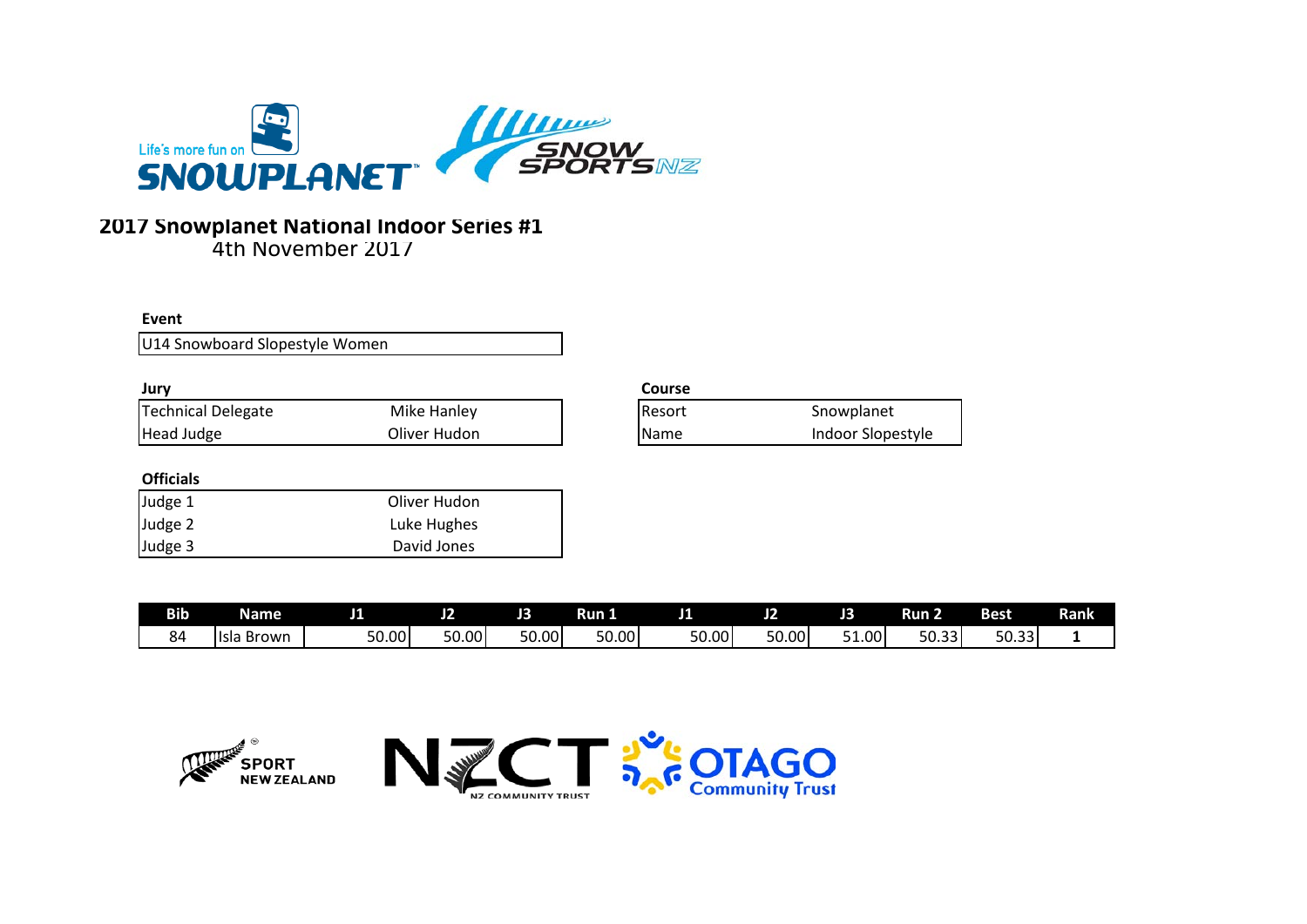

## **2017 Snowplanet National Indoor Series #1**

4th November 2017

## **Event**

OPEN Snowboard Slopestyle Men

| Jury                      |              |
|---------------------------|--------------|
| <b>Technical Delegate</b> | Mike Hanley  |
| Head Judge                | Oliver Hudon |

## **Officials**

| Judge 1 | Oliver Hudon |
|---------|--------------|
| Judge 2 | Luke Hughes  |
| Judge 3 | David Jones  |

| Resort | Snowplanet        |
|--------|-------------------|
| Name   | Indoor Slopestyle |

| <b>Bib</b> | Name                  | J1 | J2          | J3    | Run 1 | J1    | J2    | J3    | Run 2 | <b>Best</b> | <b>Rank</b> |
|------------|-----------------------|----|-------------|-------|-------|-------|-------|-------|-------|-------------|-------------|
| 69         | <b>Sam Finnemore</b>  |    | 88.00 86.00 | 80.00 | 84.67 | 64.00 | 66.00 | 65.00 | 65.00 | 84.67       |             |
| 62         | Jordan Rudgley        |    | 80.00 78.00 | 79.00 | 79.00 | 76.00 | 71.00 | 76.00 | 74.33 | 79.00       |             |
| 68         | <b>Casey Sturrock</b> |    | 76.00 75.00 | 76.00 | 75.67 | 54.00 | 54.00 | 55.00 | 54.33 | 75.67       |             |
| 76         | Noah Wotton           |    | 59.00 59.00 | 56.00 | 58.00 | 32.00 | 31.00 | 30.00 | 31.00 | 58.00       |             |
| 81         | Rongu Te Heuheu       |    | 57.00 57.00 | 60.00 | 58.00 | 52.00 | 49.00 | 40.00 | 47.00 | 58.00       |             |
| 71         | Zaphyr Lovelock       |    | 58.00 57.00 | 56.00 | 57.00 | 45.00 | 45.00 | 45.00 | 45.00 | 57.00       | 6           |
| 83         | Te Tuterangiwhakataha |    | 50.00 50.00 | 52.00 | 50.67 | 45.00 | 45.00 | 50.00 | 46.67 | 50.67       |             |
| 74         | Chris Jackson         |    | 33.00 33.00 | 33.00 | 33.00 | 42.00 | 48.00 | 49.00 | 46.33 | 46.33       | 8           |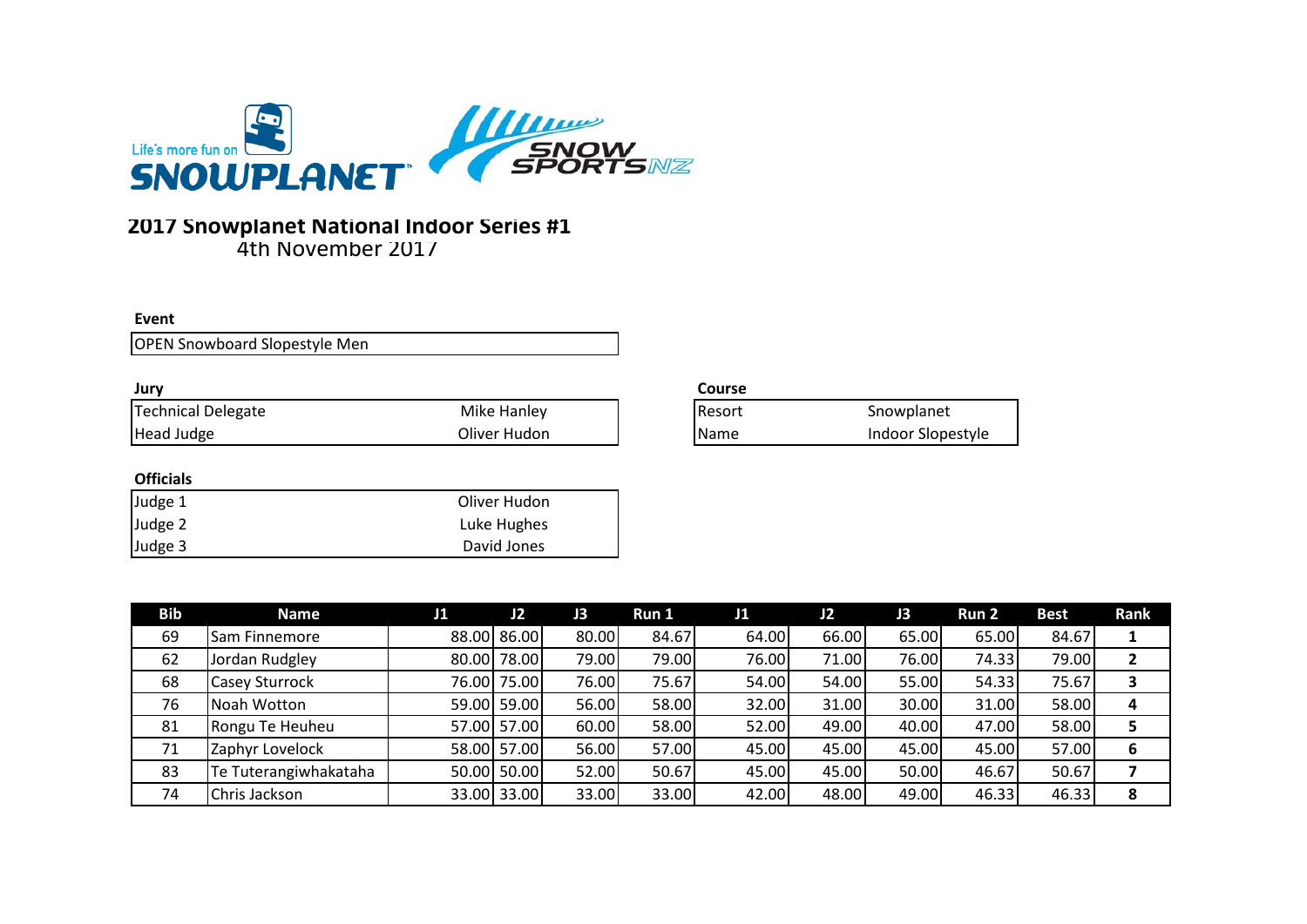

# **2017 Snowplanet National Indoor Series #1**

4th November 2017

#### **Event**

OPEN Snowboard Slopestyle Women

| Jury               |              | Cours |
|--------------------|--------------|-------|
| Technical Delegate | Mike Hanley  | Resor |
| Head Judge         | Oliver Hudon | Name  |

## **Officials**

| Judge 1 | Oliver Hudon |
|---------|--------------|
| Judge 2 | Luke Hughes  |
| Judge 3 | David Jones  |

| Resort | Snowplanet        |
|--------|-------------------|
| Name   | Indoor Slopestyle |

| <b>Bib</b>                           | Name             |       | J2    |       | <b>Run L</b> |       | J2    |       | Run 2 | <b>Best</b> | Rank |
|--------------------------------------|------------------|-------|-------|-------|--------------|-------|-------|-------|-------|-------------|------|
| 61                                   | Cool Wakushima   | 82.00 | 77.00 | 78.00 | 79.00        | 87.00 | 85.00 | 83.00 | 85.00 | 85.00       |      |
| $\overline{\phantom{a}}$<br><u>_</u> | Juliette Perera  | 62.00 | 61.00 | 61.00 | 61.33        | 43.00 | 44.00 | 43.00 | 43.33 | 61.33       |      |
| 82                                   | IAlana Mackenzie | 54.00 | 55.00 | 57.00 | 55.33        | 55.00 | 50.00 | 57.00 | 54.00 | 55.33       |      |



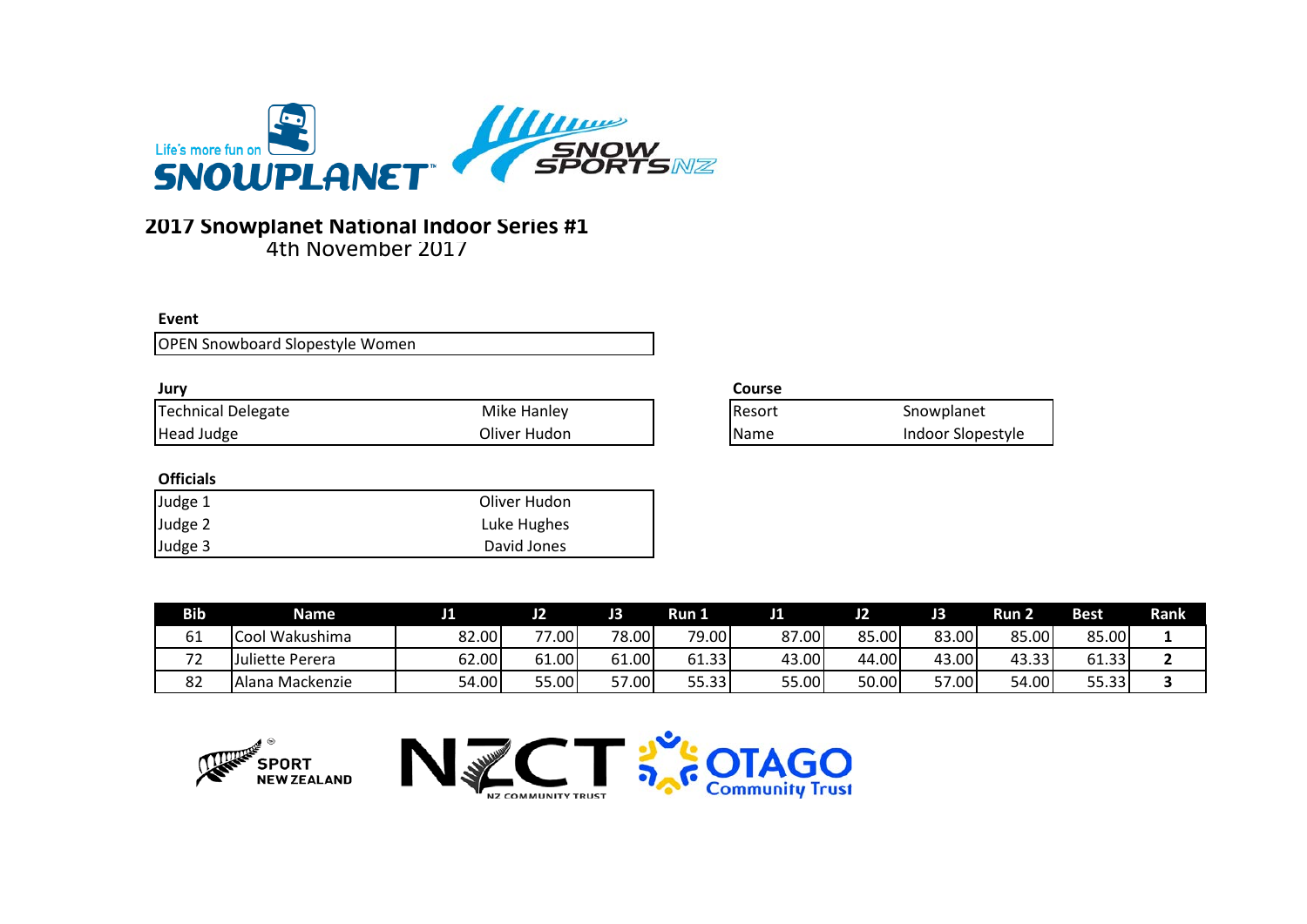

#### **Event**

U14 Ski Slopestyle Men

| Jury               |              |
|--------------------|--------------|
| Technical Delegate | Mike Hanley  |
| Head Judge         | Oliver Hudon |

## **Officials**

| Judge 1 | Oliver Hudon |
|---------|--------------|
| Judge 2 | Luke Hughes  |
| Judge 3 | David Jones  |

| Resort | Snowplanet        |
|--------|-------------------|
| Name   | Indoor Slopestyle |

| <b>Bib</b> | <b>Name</b>              |                         | J2                | JЗ    | Run 1 | JЛ    | J2    |       | Run 2         | <b>Best</b> | Rank |
|------------|--------------------------|-------------------------|-------------------|-------|-------|-------|-------|-------|---------------|-------------|------|
| 63         | Ferguson McArthur        | 74<br>1.00 <sup>1</sup> | 1.00 <sup>1</sup> | 69.00 | 70.33 | 72.00 | 69.00 | 70.00 | 70.33         | 70.33       |      |
| 78         | Jake<br><b>Tombs</b>     | ا00.7د                  | 66.00             | 64.00 | 65.67 | 48.00 | 45.00 | 49.00 | 47<br>ا 33. ، | 65.67       |      |
| 65         | <b>Fletcher McArthur</b> | 63.00                   | 63.00             | 62.00 | 62.67 | 42.00 | 33.00 | 40.00 | 38.33         | 62.67       |      |



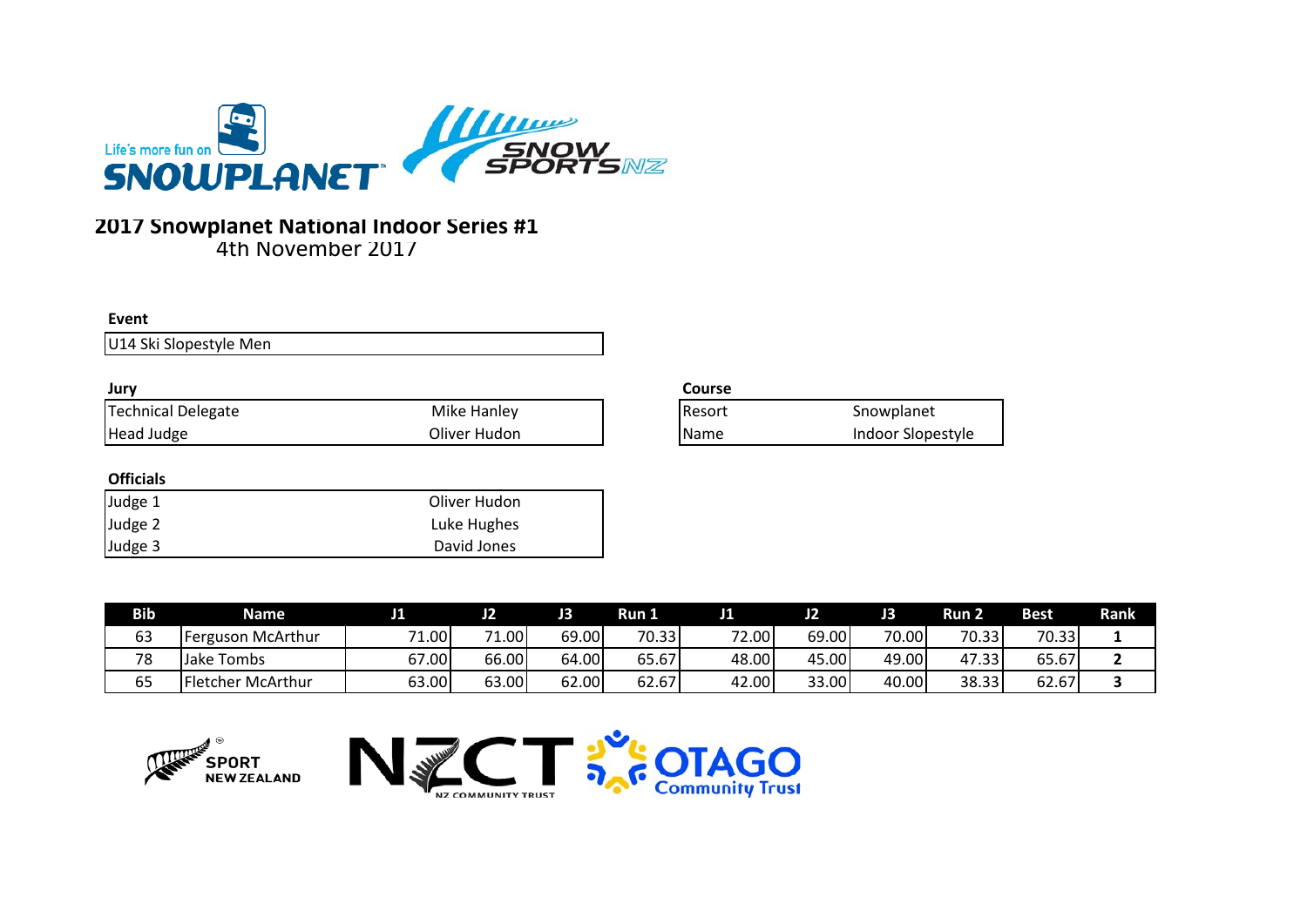

#### **Event**

U14 Ski Slopestyle Women

| Jury               |              | Cours |
|--------------------|--------------|-------|
| Technical Delegate | Mike Hanley  | Resor |
| <b>Head Judge</b>  | Oliver Hudon | Name  |
|                    |              |       |

## **Officials**

| Judge 1 | Oliver Hudon |
|---------|--------------|
| Judge 2 | Luke Hughes  |
| Judge 3 | David Jones  |

| Resort | Snowplanet        |
|--------|-------------------|
| Name   | Indoor Slopestyle |

| <b>Bib</b> | <b>Name</b>    | . .   | m<br>JZ    | . .        | Run I. | . .   | J2    | J3    | Run 2 | <b>Best</b> | Rank |
|------------|----------------|-------|------------|------------|--------|-------|-------|-------|-------|-------------|------|
| 70         | Tombs<br>Grace | 52.00 | 54.00      | ا1.00 $\,$ | 52.33  | 56.00 | 56.00 | 56.00 | 56.00 | 56.00       |      |
| $ -$<br>ັ  | Balsom<br>Lilv | 50.00 | ا1.00 $\,$ | 50.00      | 50.33  | 48.00 | 48.00 | 49.00 | 48.33 | 50.33       |      |



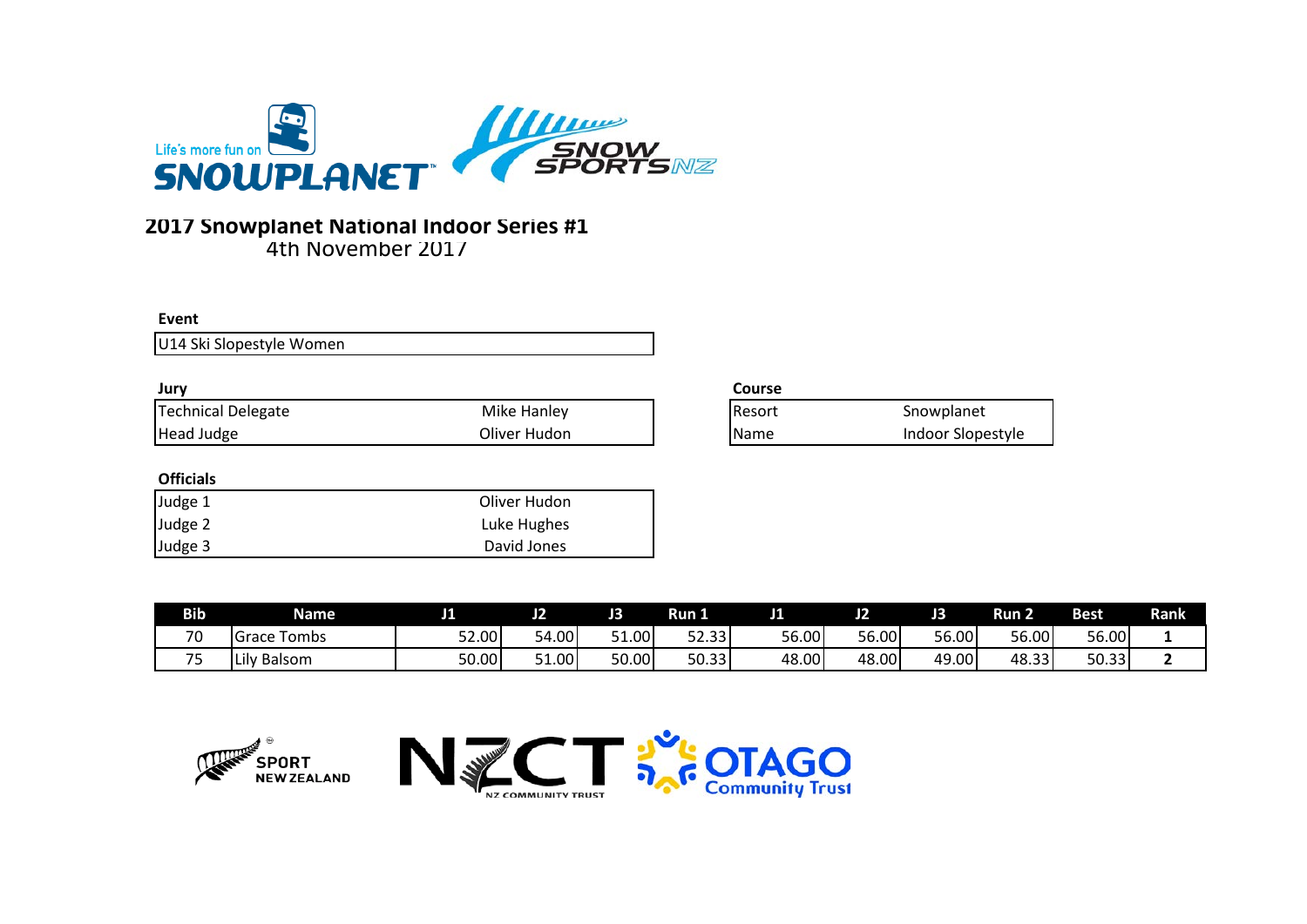

#### **Event**

OPEN Ski Slopestyle Men

#### **Jury**

| ----                      |              |       |
|---------------------------|--------------|-------|
| <b>Technical Delegate</b> | Mike Hanley  | Resor |
| Head Judge                | Oliver Hudon | Name  |

## **Officials**

| Judge 1 | Oliver Hudon |
|---------|--------------|
| Judge 2 | Luke Hughes  |
| Judge 3 | David Jones  |

| Resort | Snowplanet        |
|--------|-------------------|
| Name   | Indoor Slopestyle |

| Bib | Name              |       | J2    | J3    | Run 1 | J1    | J2    | JЗ    | <b>Run 2</b> | <b>Best</b> | Rank |
|-----|-------------------|-------|-------|-------|-------|-------|-------|-------|--------------|-------------|------|
| 80  | Connor Addis      | 83.00 | 81.00 | 82.00 | 82.00 | 41.00 | 40.00 | 56.00 | 45.67        | 82.00       |      |
| 63  | Ferguson McArthur | 61.00 | 60.00 | 66.00 | 62.33 | 78.00 | 79.00 | 77.00 | 78.00        | 78.00       |      |
| 60  | <b>Matt Ross</b>  | 49.00 | 50.00 | 50.00 | 49.67 | 68.00 | 66.00 | 67.00 | 67.00        | 67.00       |      |
| 66  | Dominic Lomax     | 64.00 | 65.00 | 65.00 | 64.67 | 39.00 | 38.00 | 39.00 | 38.67        | 64.67       |      |
| 85  | Connor Gilbert    | 55.00 | 56.00 | 56.00 | 55.67 | 69.00 | 67.00 | 41.00 | 59.00        | 59.00       |      |
| 65  | Fletcher McArthur | 0.00  | 0.00  | 0.00  | 0.00  | 0.00  | 0.00  | 0.00  | 0.00         | 0.00        |      |